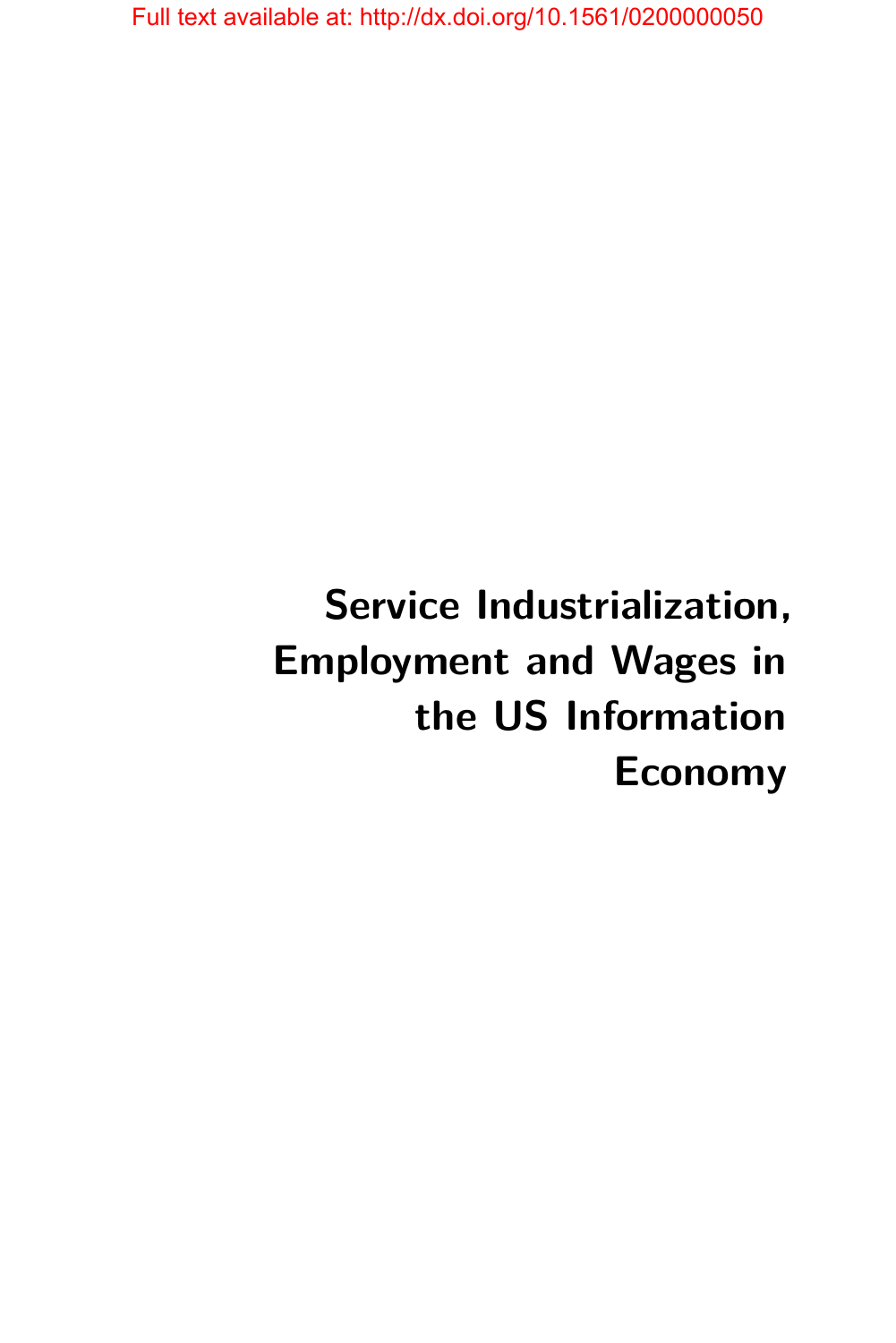### **Other titles in Foundations and Trends® in Technology, Information and Operations Management**

*Coping with Errors in Organizations: Challenges, Opportunities, and Frontiers for Operations Management Research* Eitan Naveh and Zhike Lei ISBN: 978-1-68083-606-6

*Introduction and Conceptual Overview of Contents* Panos Kouvelis, Ling Dong and Danko Turcic (eds.) ISBN: 978-1-68083-554-0

*Management Accounting Information Properties and Operations Management* Bart Dierynck and Eva Labro ISBN: 978-1-68083-426-0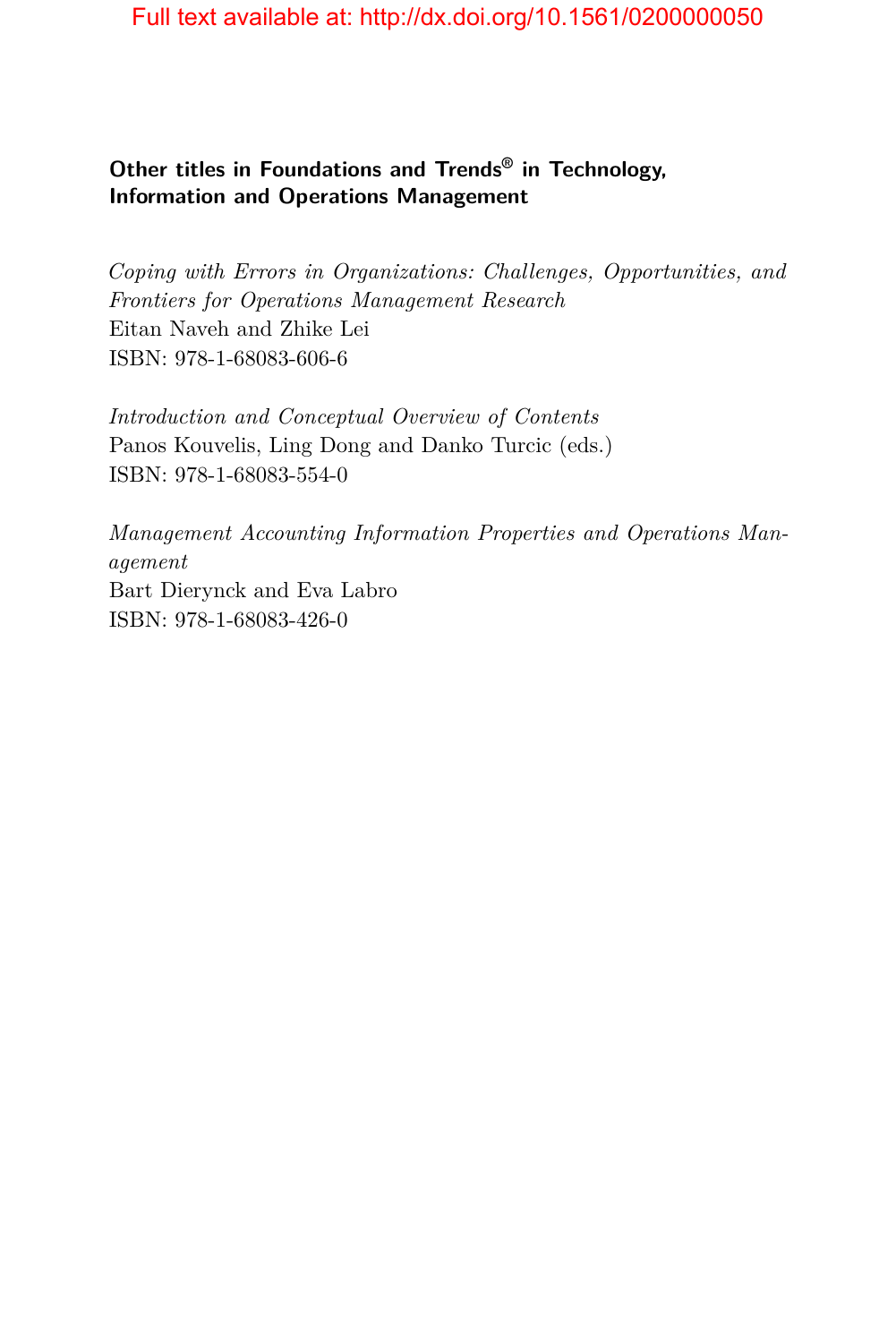# **Service Industrialization, Employment and Wages in the US Information Economy**

### **Hiranya Nath**

Sam Houston State University Huntsville TX 77341 USA

## **Uday Apte**

Naval Postgraduate School **Monterey** CA 93943 USA

## **Uday Karmarkar** UCLA Anderson School of Management Los Angeles CA 90095 USA

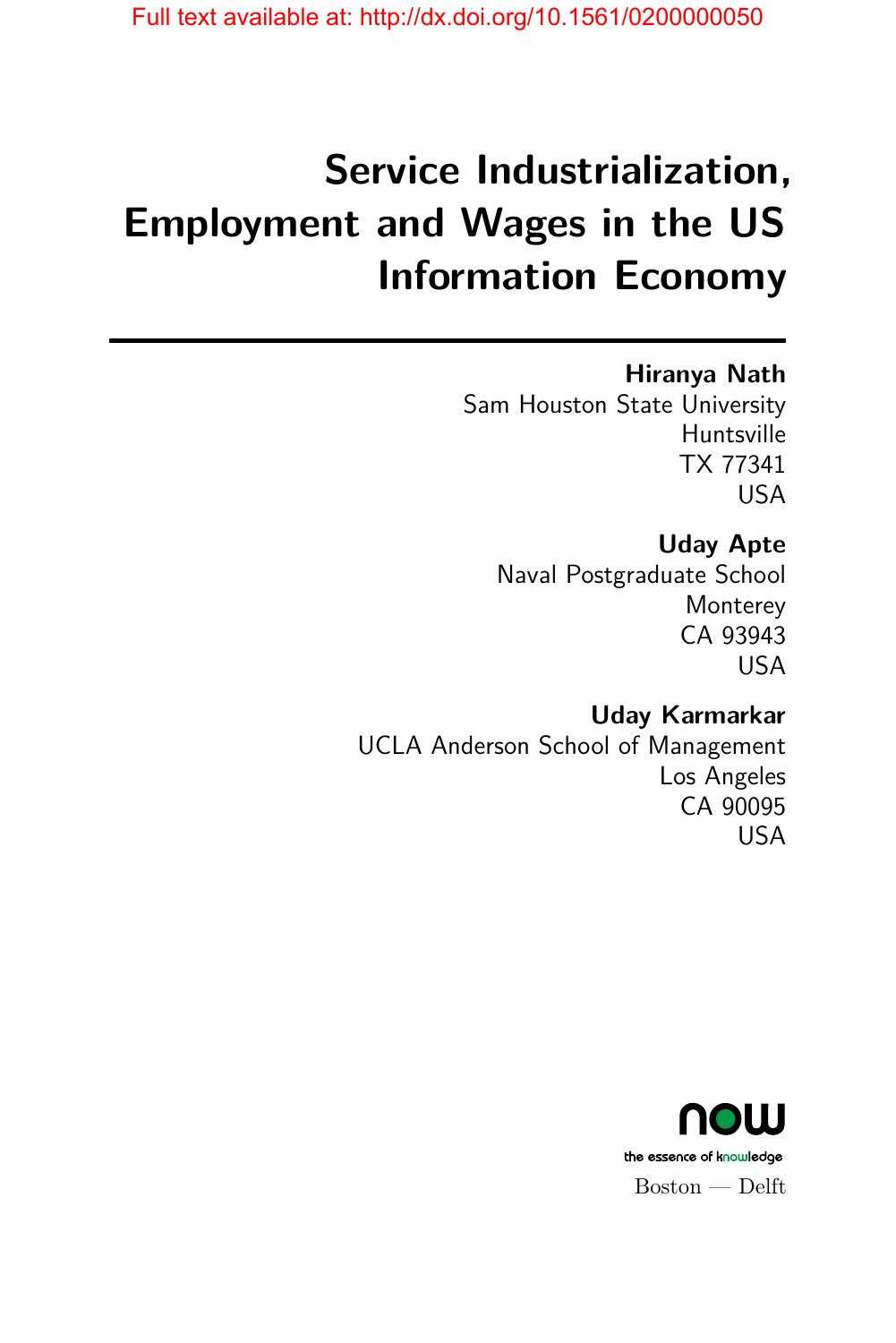# **Foundations and Trends® in Technology, Information and Operations Management**

*Published, sold and distributed by:* now Publishers Inc. PO Box 1024 Hanover, MA 02339 United States Tel. +1-781-985-4510 www.nowpublishers.com sales@nowpublishers.com

*Outside North America:* now Publishers Inc. PO Box 179 2600 AD Delft The Netherlands Tel. +31-6-51115274

The preferred citation for this publication is

H. Nath, U. Apte and U. Karmarkar. *Service Industrialization, Employment and Wages in the US Information Economy*. Foundations and Trends® in Technology, Information and Operations Management, vol. 13, no. 4, pp. 250–343, 2020.

ISBN: 978-1-68083-695-0 © 2020 H. Nath, U. Apte and U. Karmarkar

All rights reserved. No part of this publication may be reproduced, stored in a retrieval system, or transmitted in any form or by any means, mechanical, photocopying, recording or otherwise, without prior written permission of the publishers.

Photocopying. In the USA: This journal is registered at the Copyright Clearance Center, Inc., 222 Rosewood Drive, Danvers, MA 01923. Authorization to photocopy items for internal or personal use, or the internal or personal use of specific clients, is granted by now Publishers Inc for users registered with the Copyright Clearance Center (CCC). The 'services' for users can be found on the internet at: www.copyright.com

For those organizations that have been granted a photocopy license, a separate system of payment has been arranged. Authorization does not extend to other kinds of copying, such as that for general distribution, for advertising or promotional purposes, for creating new collective works, or for resale. In the rest of the world: Permission to photocopy must be obtained from the copyright owner. Please apply to now Publishers Inc., PO Box 1024, Hanover, MA 02339, USA; Tel. +1 781 871 0245; www.nowpublishers.com; sales@nowpublishers.com

now Publishers Inc. has an exclusive license to publish this material worldwide. Permission to use this content must be obtained from the copyright license holder. Please apply to now Publishers, PO Box 179, 2600 AD Delft, The Netherlands, www.nowpublishers.com; e-mail: sales@nowpublishers.com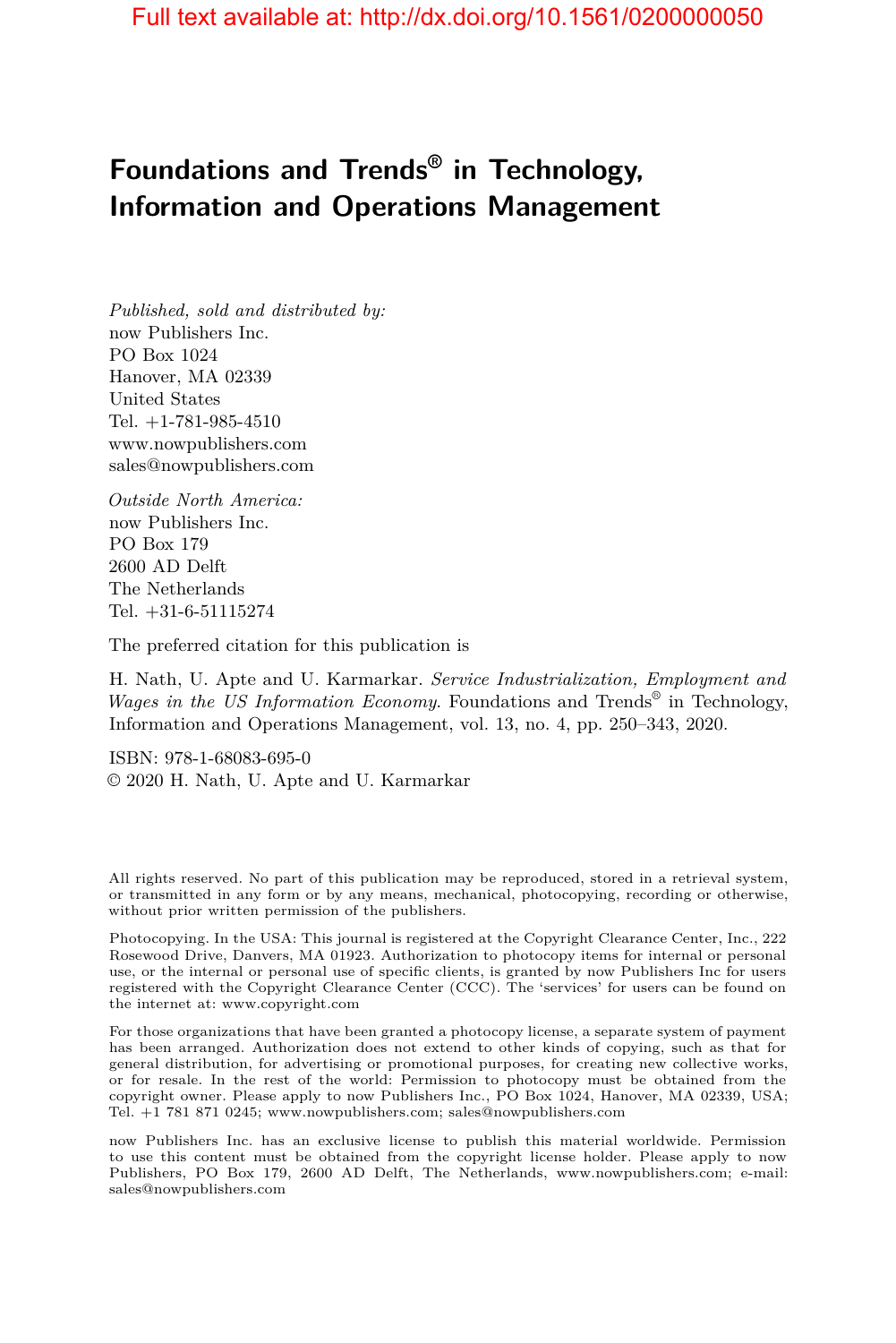# **Foundations and Trends® in Technology, Information and Operations Management**

Volume 13, Issue 4, 2020 **Editorial Board**

#### **Editor-in-Chief**

**Charles Corbett** UCLA, Anderson School of Management United States

#### **Editors**

Fernando Bernstein *Duke University*

Cheryl Gaimon *Georgia Institute of Technology*

Uday Karmarkar *University of California, Los Angeles*

Sunder Kekre *Carnegie Mellon University*

Panos Kouvelis *Washington University*

Michael Lapré *Vanderbilt University*

Karl Ulrich *University of Pennsylvania*

Luk van Wassenhove *INSEAD*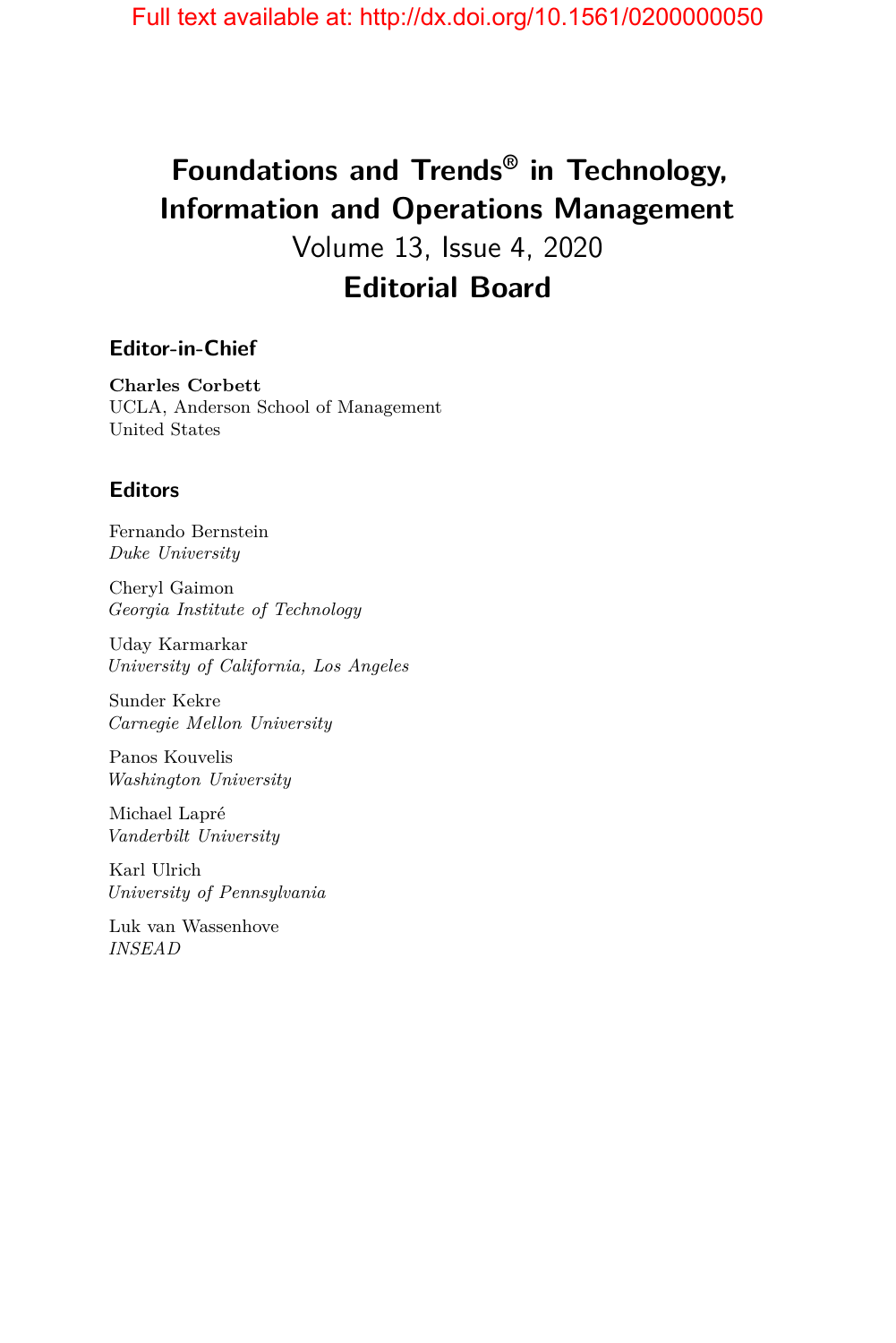# **Editorial Scope**

#### **Topics**

Foundations and Trends® in Technology, Information and Operations Management publishes survey and tutorial articles in the following topics:

- B2B Commerce
- Business Process Engineering and Design
- Business Process Outsourcing
- Capacity Planning
- Competitive Operations
- Contracting in Supply Chains
- E-Commerce and E-Business Models
- Electronic markets, auctions and exchanges
- Enterprise Management Systems
- Facility Location
- Information Chain Structure and Competition
- International Operations
- Marketing/Manufacturing Interfaces
- New Product & Service Design
- Queuing Networks
- Reverse Logistics
- Service Logistics and Product Support
- Supply Chain Management
- Technology Management and Strategy
- Technology, Information and Operations in:
	- **–** Automotive Industries
	- **–** Electronics manufacturing
	- **–** Financial Services
	- **–** Health Care
	- **–** Media and Entertainment
	- **–** Process Industries
	- **–** Retailing
	- **–** Telecommunications
- Multi-location inventory theory

#### **Information for Librarians**

Foundations and Trends® in Technology, Information and Operations Management, 2020, Volume 13, 4 issues. ISSN paper version 1571-9545. ISSN online version 1571-9553. Also available as a combined paper and online subscription.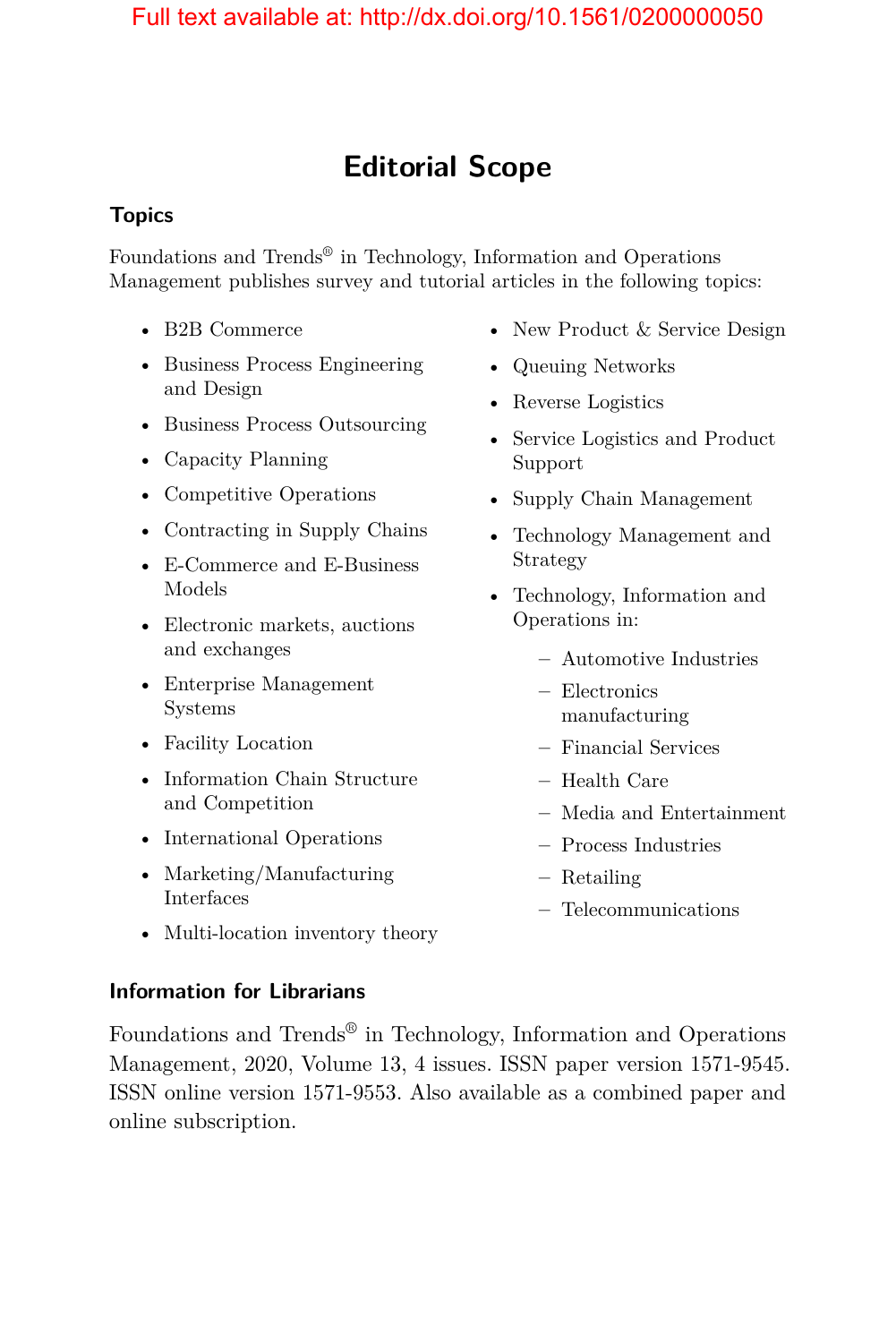# **Contents**

| 1              | <b>Introduction</b> |                                                  | 3  |
|----------------|---------------------|--------------------------------------------------|----|
| $\overline{2}$ |                     | <b>Literature Review</b>                         | 7  |
| 3              |                     | <b>Service Industrialization</b>                 | 13 |
| 4              |                     | <b>Major Trends in the US Economy</b>            | 18 |
|                | 4.1                 |                                                  | 19 |
|                | 4.2                 | Broad Changes in Employment and Wages            | 20 |
| 5.             |                     | <b>Service Industrialization, Jobs and Wages</b> | 28 |
|                | 5.1                 |                                                  | 29 |
|                | 5.2                 | Outsourcing and Off-Shoring                      | 30 |
|                | 5.3                 | Operations Shifting and Self Service             | 32 |
|                | 5.4                 | Process Redesign and New Services                | 36 |
|                | 5.5                 | New Market Mechanisms and Exchanges              | 36 |
|                | 5.6                 | Sector Disruption <b>Sector</b> Disruption       | 38 |
|                | 5.7                 | The "Gig" and Freelance Economy                  | 41 |
|                | 5.8                 | Asset Sharing, Micro-Markets, and                |    |
|                |                     |                                                  | 42 |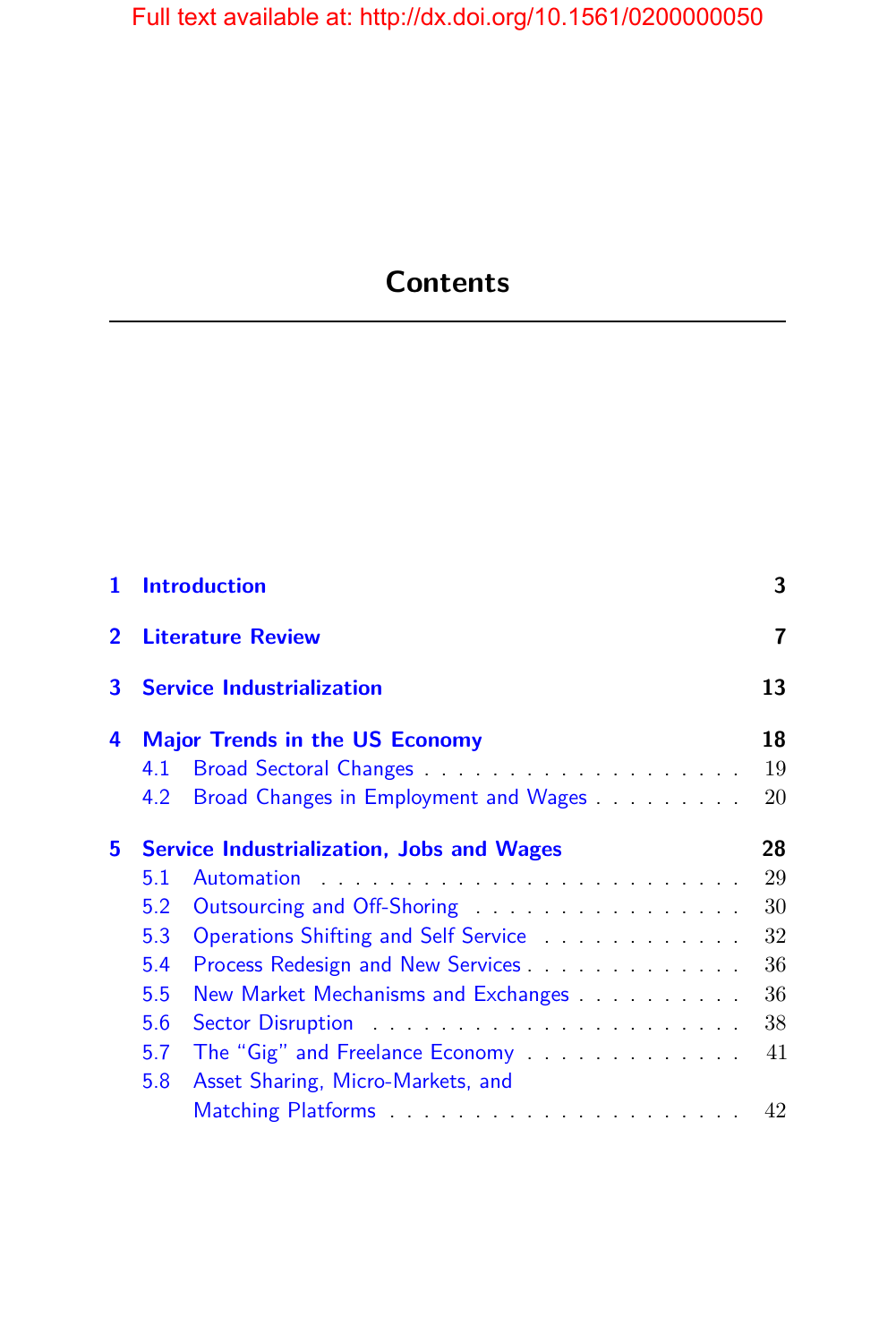| 6 | <b>Aggregate Changes in Employment and Wage Bill Shares</b>                                                                                                                                                                    |    |  |
|---|--------------------------------------------------------------------------------------------------------------------------------------------------------------------------------------------------------------------------------|----|--|
|   | <b>Employment and Wage-Bill Share Changes for</b><br>6.1                                                                                                                                                                       |    |  |
|   | Sectors and Occupations and the sector of the sector of the sector of the sector of the sector of the sector of the sector of the sector of the sector of the sector of the sector of the sector of the sector of the sector o | 46 |  |
| 7 | <b>Observations and Conclusions</b>                                                                                                                                                                                            |    |  |
|   | 7.1                                                                                                                                                                                                                            | 51 |  |
|   |                                                                                                                                                                                                                                | 53 |  |
|   |                                                                                                                                                                                                                                | 54 |  |
| 8 | <b>Implications for Management and Public Policy</b>                                                                                                                                                                           | 56 |  |
| 9 | <b>Future Research</b>                                                                                                                                                                                                         | 59 |  |
|   | <b>Appendices</b>                                                                                                                                                                                                              |    |  |
| A | <b>Measuring the Double Dichotomy of the US Economy:</b>                                                                                                                                                                       |    |  |
|   | Data, Methodology, and Major Findings                                                                                                                                                                                          | 62 |  |
|   |                                                                                                                                                                                                                                | 62 |  |
|   | Employment and Wage Bill Decomposition<br>A.2                                                                                                                                                                                  | 77 |  |
| в | <b>Job and Wage Bill Shares by Sectors and Occupations</b>                                                                                                                                                                     | 80 |  |
|   | <b>References</b>                                                                                                                                                                                                              |    |  |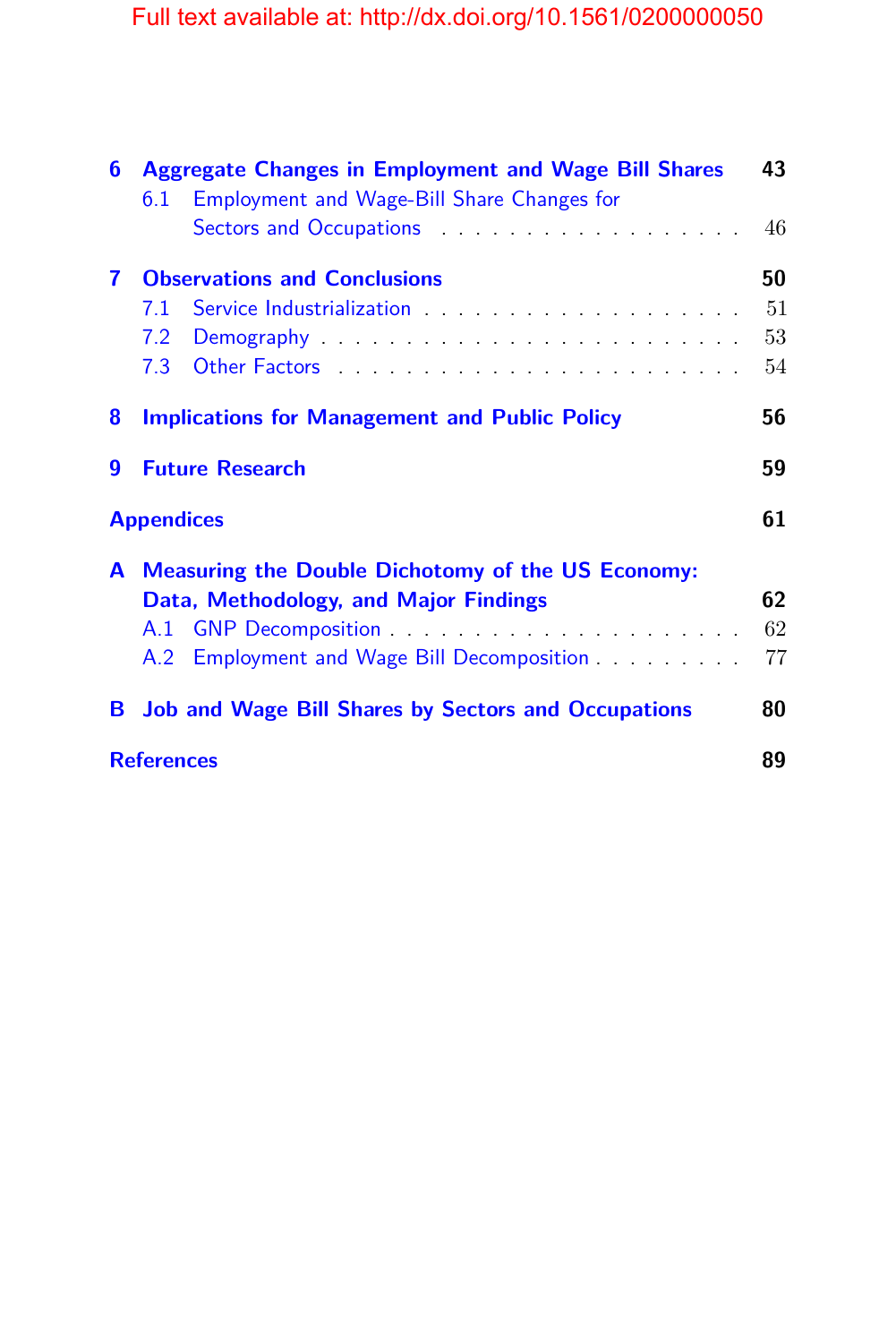# **Service Industrialization, Employment and Wages in the US Information Economy**

Hiranya Nath<sup>1</sup>, Uday Apte<sup>2</sup> and Uday Karmarkar<sup>3</sup>

<sup>1</sup>*Sam Houston State University, Huntsville, TX 77341, USA; eco\_hkn@shsu.edu* <sup>2</sup>*Naval Postgraduate School, Monterey, CA 93943, USA; umapte@nps.edu* <sup>3</sup>*UCLA Anderson School of Management, Los Angeles, CA 90095, USA; uday.karmarkar@anderson.ucla.edu*

#### ABSTRACT

The US economy has undergone significant shifts towards services and towards information intensive industries. The latter trend has been driven by advances in information technology. These advances have concurrently led to substantial changes in the production and delivery of services, especially notable in information-intensive sectors. We examine these changes from the perspective of "service industrialization", since they are similar in many ways to the historical industrialization of goods production. We focus on the effect of industrialization on employment and wages, and identify certain important consequences of this direction. One major consequence is the impact on the customer facing services and the "front office" in addition to the effect on service processes in the "back room". An important aggregate result is a decline in white collar jobs in both those categories. A larger effect is at the sector level, with significant disruptions in

Hiranya Nath, Uday Apte and Uday Karmarkar (2020), "Service Industrialization, Employment and Wages in the US Information Economy", Foundations and Trends® in Technology, Information and Operations Management: Vol. 13, No. 4, pp 250–343. DOI: 10.1561/0200000050.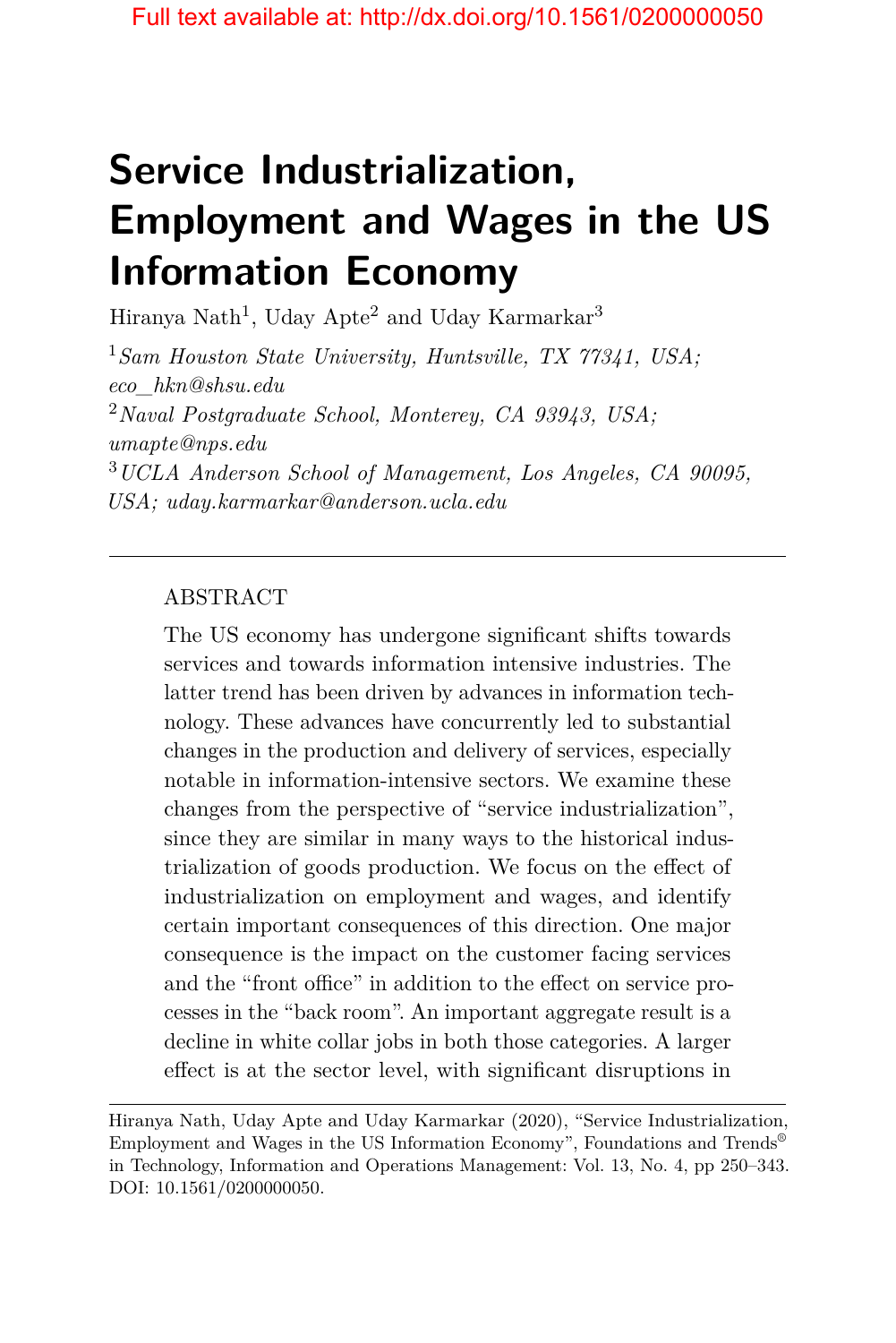2

some sectors leading to their substantial restructuring. Such disruptions are likely to occur in other information intensive sectors as well.

**Keywords:** information economy; service industrialization; US economy; jobs; employment; job and employment trends; information intensive services.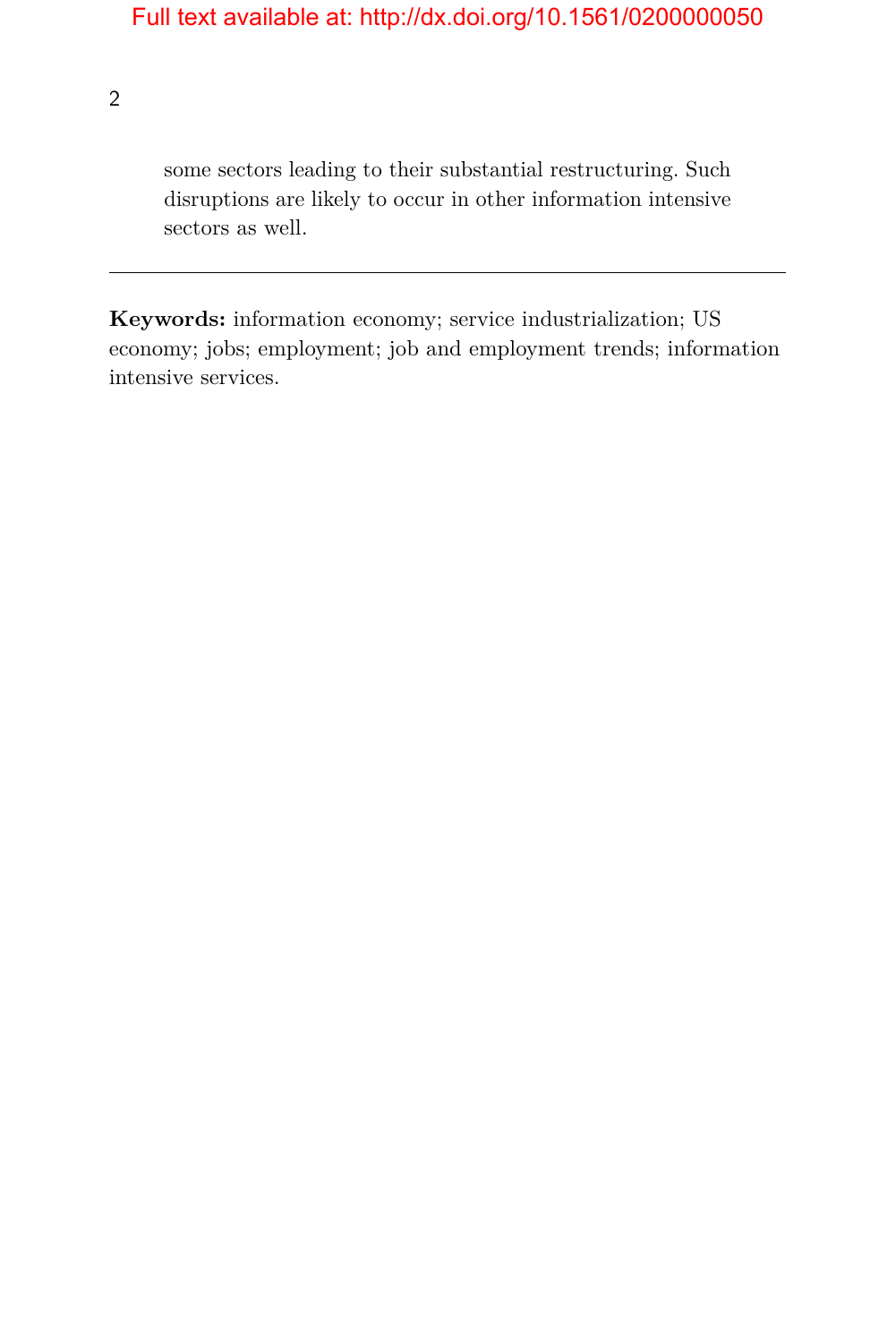# **1**

## <span id="page-10-0"></span>**Introduction**

There appear to be wide-spread popular and professional concerns about jobs, employment, and wages in the US. This is visible in articles in the popular press, in political positions across the spectrum, as well as in the academic and research literature. The concerns relate to job availability and the growing inequality in incomes and wealth. The reasons underlying the concerns include the loss of jobs to other countries, the effects of globalization and trade (including the "China effect"), differential productivity levels, and the threat of technology and automation replacing humans in jobs. To these underlying factors we could add the effects of demographics and changes in the working and dependent populations, global competition, shortcomings in education, technology-enabled restructuring of industry, and the impact of national policies in areas such as immigration and trade.

Our emphasis in this paper is on "service industrialization". This term refers to the recent and ongoing changes in the economy, and in industry sectors, markets, companies, processes and organizations, which have been enabled or created by new information technologies related to computers and telecommunications. These changes are especially concentrated in information intensive service sectors, but are also very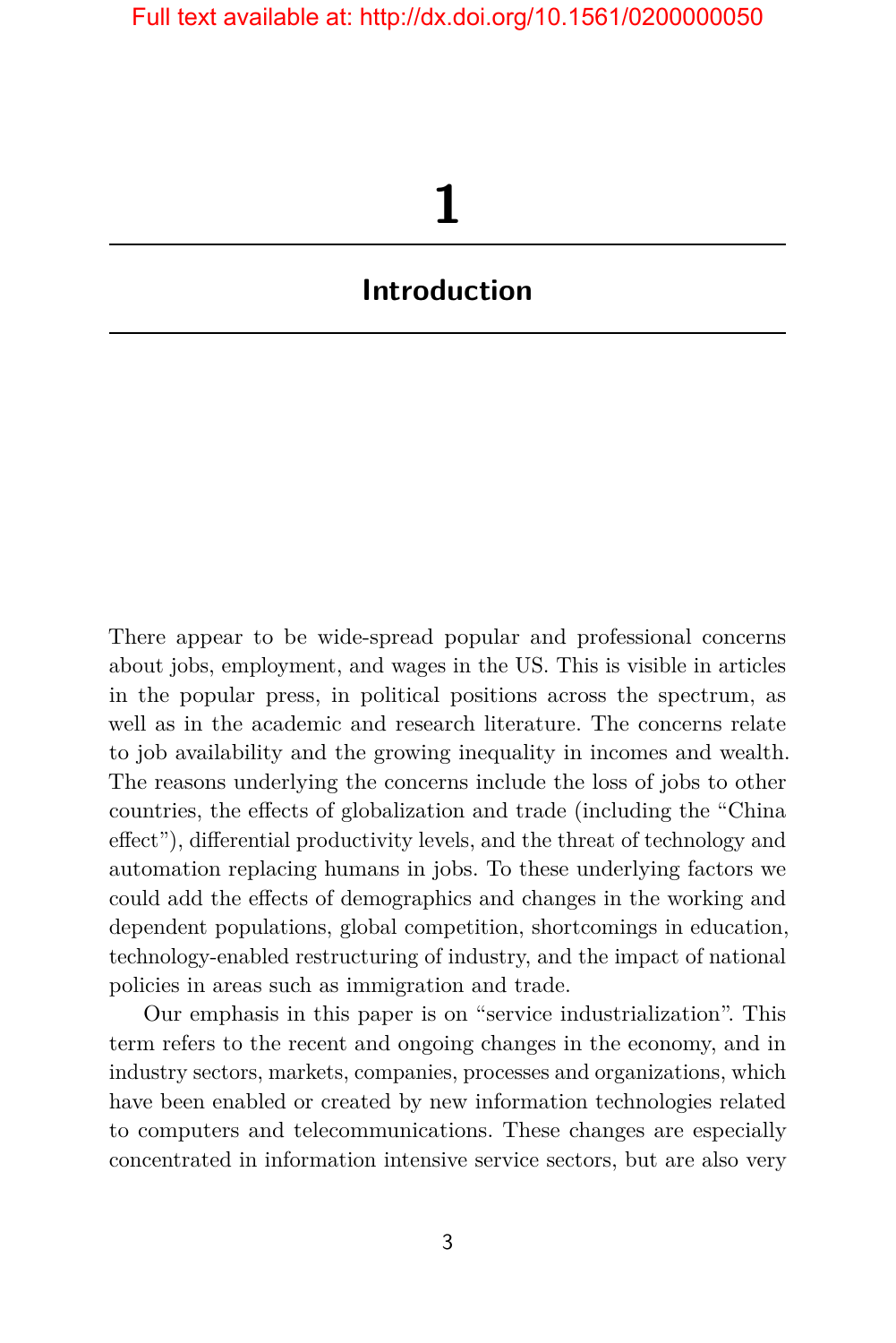#### 4 Introduction

apparent in physical services such as retailing and transportation. They are also directly and indirectly affecting many aspects of manufacturing. Our perspective of "industrialization" is based on the traditional view of that term, as applied to manufacturing and products, but expanded to include the impact of modern information technologies, which affect consumer behavior, markets, interactive communications, and social structure.

The paper has three main research objectives

- Study the impact of service industrialization on employment and wages in the US and understand the forces driving them,
- Using national income and labor data until 2017, update our earlier study of the size, structure, and trends in the US Information economy in a way of presenting a macroeconomic context for our analysis of employment and wages, and
- Identify implications of the above for management and public policy.

Our main conclusions regarding employment and wages are that

- Technology driven service industrialization has had and continues to have a substantial impact on the structure of the US economy, with the largest effect being a growth in the GNP, job and wage shares of information intensive industries
- Service industrialization has had a negative impact on jobs through automation, offshoring, outsourcing, large scale disruption, and process changes in processing and delivery. These effects are ameliorated by a growth in physical services such as food services, personal services and health care, so that there are enough jobs and unemployment has been and is likely to remain low.
- A major current effect of service industrialization on jobs is the recent decline of white collar jobs (such as Sales and related, and Office and Administrative Support) in terms of employment share and wage share.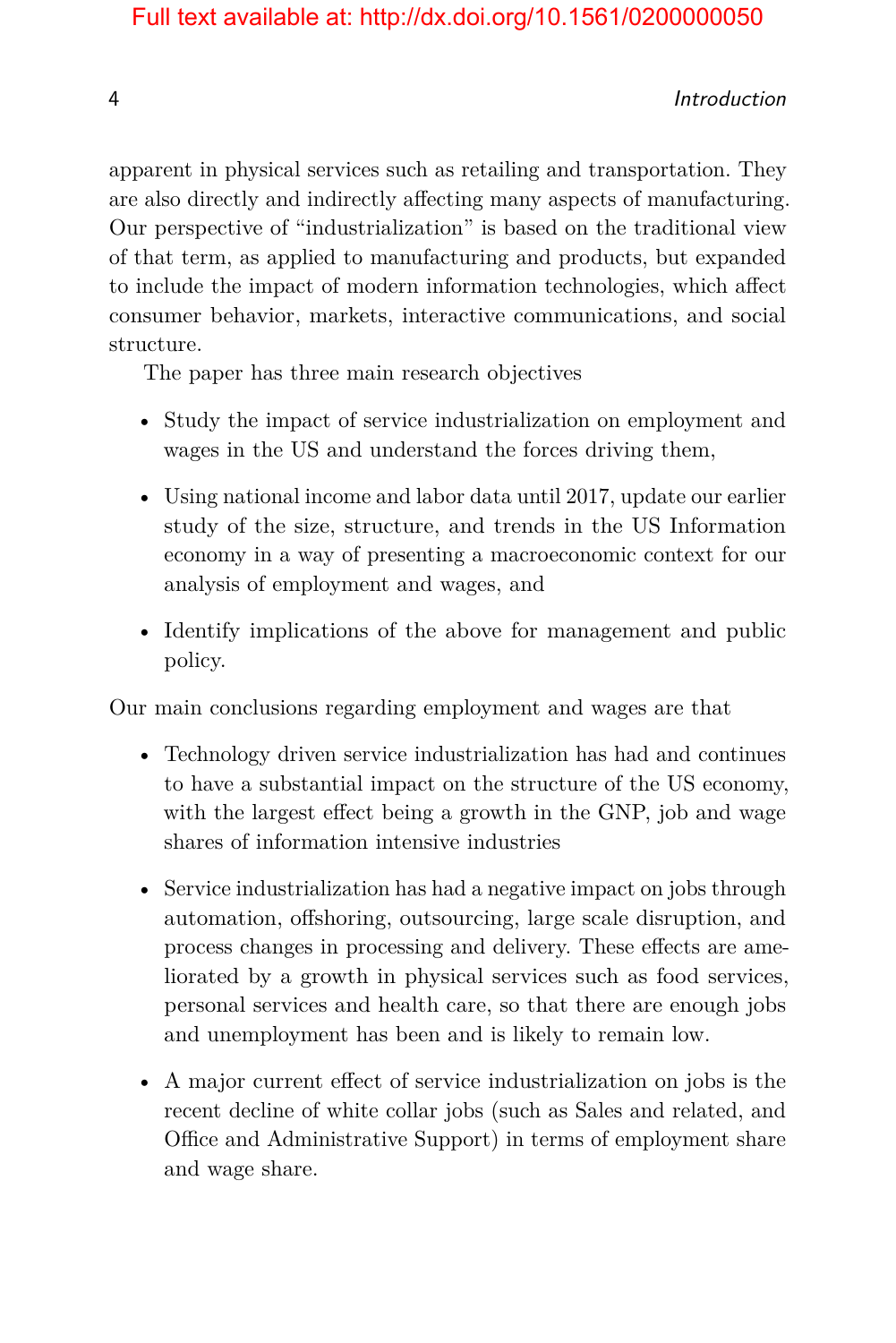- There have been increases in employment in the occupational categories of Management, Business and Financial Operations, Computer and Mathematical occupations. The wage shares in these occupations have also increased, since these are all high-wage job categories.
- The preceding two effects are increasing income inequality among white collar workers.
- Industry sectors showing declines in employment and wage share due to service industrialization include Retail Trade, Wholesale Trade, and Finance and Insurance.
- While the Arts, Entertainment and Recreation sector is holding up in share, specific subsectors such as music distribution and news publishing have seen severe disruptions, which do not show up in the aggregate sector figures. We believe that these disruptions will soon spread to other content delivery subsectors such as publishing and broadcast entertainment.
- Managers in many, if not all sectors need to pursue service industrialization strategies, or risk being overtaken by new entrants, or left behind as service sectors restructure
- There are significant policy implications from these shifts, arising from the impacts on jobs, and employment shifts, which directly affect wage distribution and inequality of income.

In the next section, we present a brief review of relevant literature. In the third section we discuss service industrialization and the "services revolution". We then present an update of the major trends in the US economy up to 2017, in the fourth section. As in our past work (Apte *et al.*, [2008](#page-14-1) and [2012\)](#page-14-2) we examine the structure of the US economy in terms of the breakdown of GNP and GNP shares along two dimensions: products vs. services, and material intensive vs. information intensive activities. This aggregate view clearly shows the two major trends along those dimensions: a move from products to services and from material to information. We also look at the trends in jobs and employment share,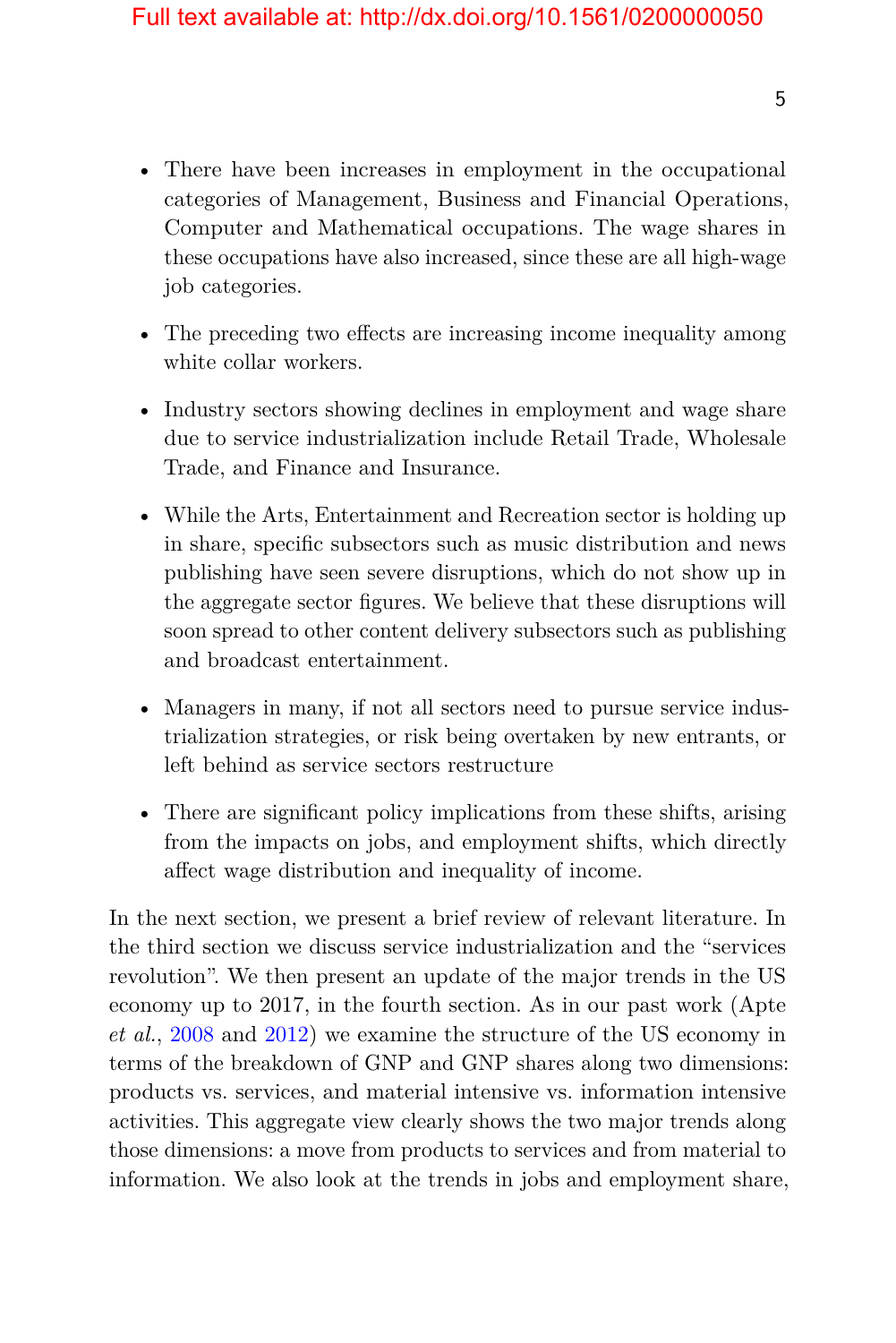#### 6 Introduction

and in shares of the total wage bill. In the fifth section, we identify and discuss the forces including service industrialization that are driving the changes in the economy with an emphasis on the employment and job effects. The sixth section presents a more detailed breakdown of jobs based on SOC (Standard Occupational Classification) codes, and wages by sectors based on NAICS (North American Industrial Classification System) codes. We present the distribution of job shares and wage bill shares along these two dimensions. This gives a clear picture of the sectors and job categories that contribute the most in terms of jobs and wages, which though correlated, are not the same. We present data on how job and wage bill shares have changed over the period from 2002 to 2017. There are clear patterns that emerge, and we relate these to the previous discussion of the factors driving the trends in the economy. We then present other important observations and conclusions regarding service industrialization and demographic changes in the seventh section. In the eighth section, we discuss the implications of the trends discussed earlier for managers and policy makers to address the issues that are being faced at all levels of the economy. Finally, we present our concluding remarks about the potential for future research in the ninth section.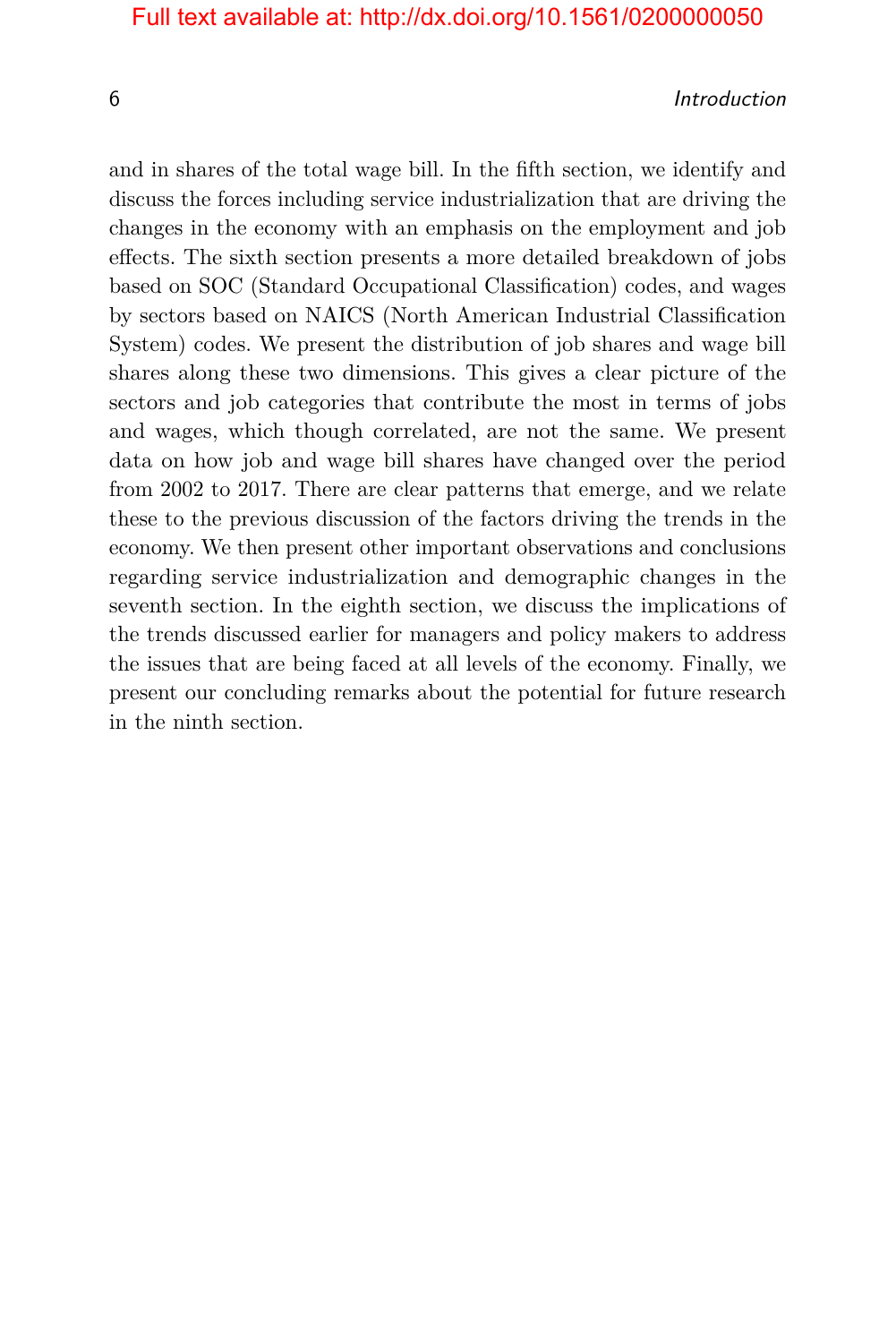- <span id="page-14-0"></span>Acemoglu, D. and D. Autor (2011). "Skills, tasks and technologies: Implications for employment and earnings". In: *Handbook of Labor Economics*. Vol. 4. Amsterdam: Elsevier-North. 1043–1171.
- Acemoglu, D. and P. Restrepo (2018). "The race between man and machine: Implications of technology for growth, factor shares and employment". *American Economic Review*. 108(6): 1488–1542.
- Apte, U. and M. Davis (2019). "Sharing economy services: Business model generation". *California Management Review*. 61(2): 104–131.
- Apte, U. and U. Karmarkar (2007). "Business process outsourcing (BPO) and globalization of information intensive services". In: *Managing in the Information Economy: Current Research Issues*. Chapter 3 in Ed. by U. Apte and U. Karmarkar. New York, NY: Springer Science + Business Media. 59–81.
- <span id="page-14-1"></span>Apte, U., U. Karmarkar, and H. Nath (2008). "Information services in the US economy: Value, jobs and management implications". *California Management Review*. 50(3): 12–30.
- <span id="page-14-2"></span>Apte, U., U. Karmarkar, and H. Nath (2012). "The U.S. information economy: Value, employment, industry structure, and trade". *Foundations and Trends in Technology, Information and Operations Management*. 6(1): 1–179.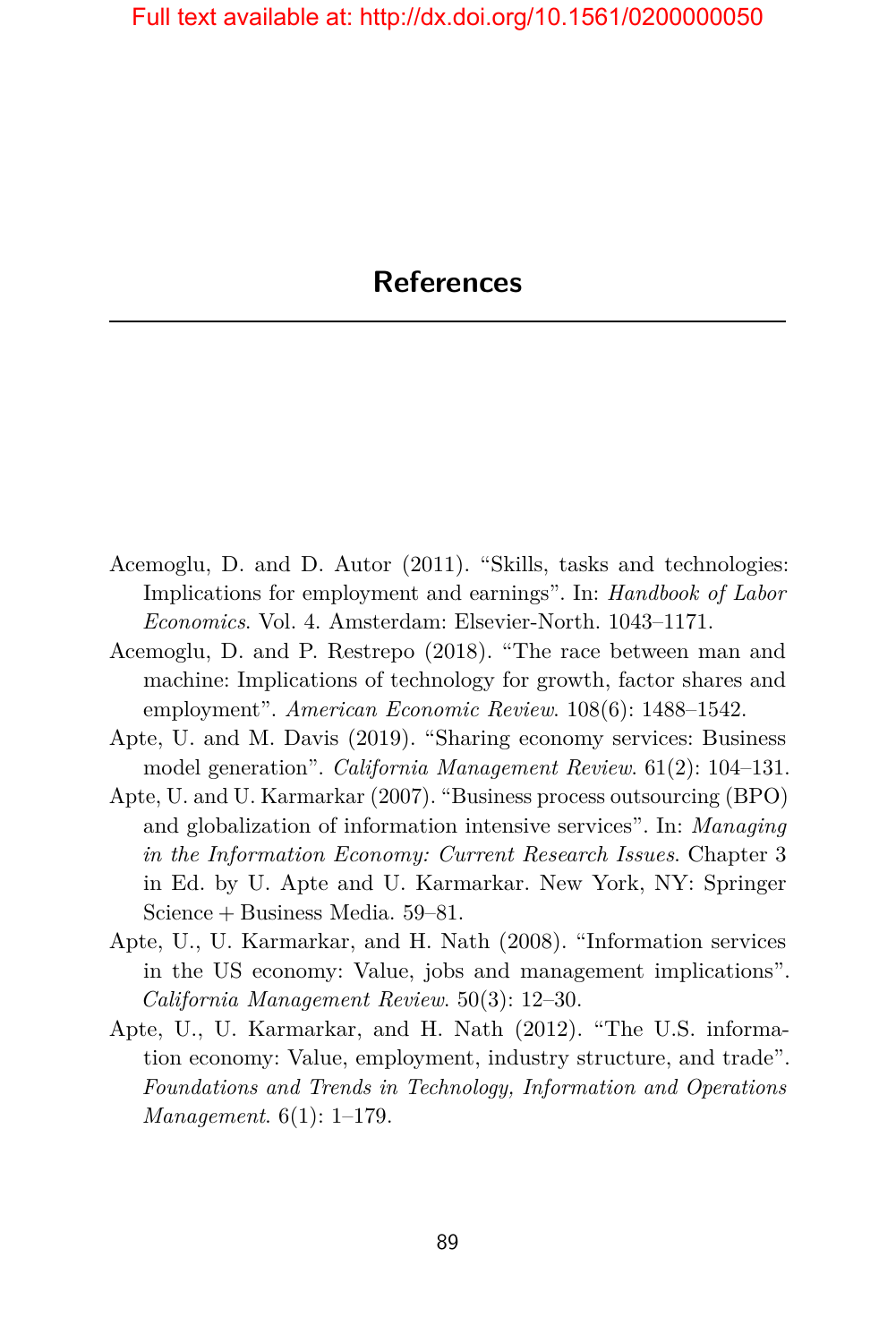essay of the contract of the contract of the contract of the contract of the contract of the contract of the contract of the contract of the contract of the contract of the contract of the contract of the contract of the c

- Apte, U., U. Karmarkar, and H. Nath (2015). "The growth of informationintensive services in the US economy". In: *Handbook of Service Business: Management, Marketing, Innovation and Internationalization*. Chapter 10 in Ed. by J. Bryson and P. Daniels. Camberley, Surrey, UK: Edward Elgar Publishing, Ltd.
- Apte, U. and R. Mason (1995). "Global disaggregation of informationintensive services". *Management Science*. 41(7): 1250–1262.
- Apte, U. and H. Nath (2007). "Size, structure and growth of the U.S. information economy". In: *Managing in the Information Economy: Current Research Issues*. Chapter 1 in Ed. by U. Apte and U. Karmarkar. New York, NY: Springer Science + Business Media. 1–28.
- Apte, U. and H. Nath (2012). "U.S. trade in information-intensive services"*. The Business and Information Technologies (BIT) Project: A Global Study of Business Practice*. Singapore: World Scientific Books. 117–144.
- Autor, D. H. (2014). "Skills, education, and the rise of earnings inequality among the 'other 99 percent'". *Science*. 344: 843–851.
- Autor, D. H. (2015). "Why are there still so many jobs? The history and future of workplace automation". *Journal of Economic Perspectives*. 29(3): 3–30.
- Autor, D. H., L. F. Katz, and A. B. Krueger (1998). "Computing inequality: Have computers changed the labor market?" *The Quarterly Journal of Economics*. 113(4): 1169–1213.
- Autor, D. H., L. F. Katz, and M. S. Kearney (2008). "Trends in US wage inequality: Re-assessing the revisionists". *Review of Economics and Statistics*. 90(2): 300–323.
- Barbe, A. and D. Riker (2018). "The effects of offshoring on domestic workers: A review of the literature". *Journal of International Commerce and Economics.* June. URL: [https://www.usitc.gov/journals.](https://www.usitc.gov/journals)
- Bardhan, A. D. and C. Kroll (2003). "The new wave of outsourcing". Fisher Center Research Report, UC Berkeley (available at URL: [http://escholarship.org/uc/item/02f8z392\)](http://escholarship.org/uc/item/02f8z392).
- Bell, D. (1973). *The Coming of Post-Industrial Society*. New York: Basic Books.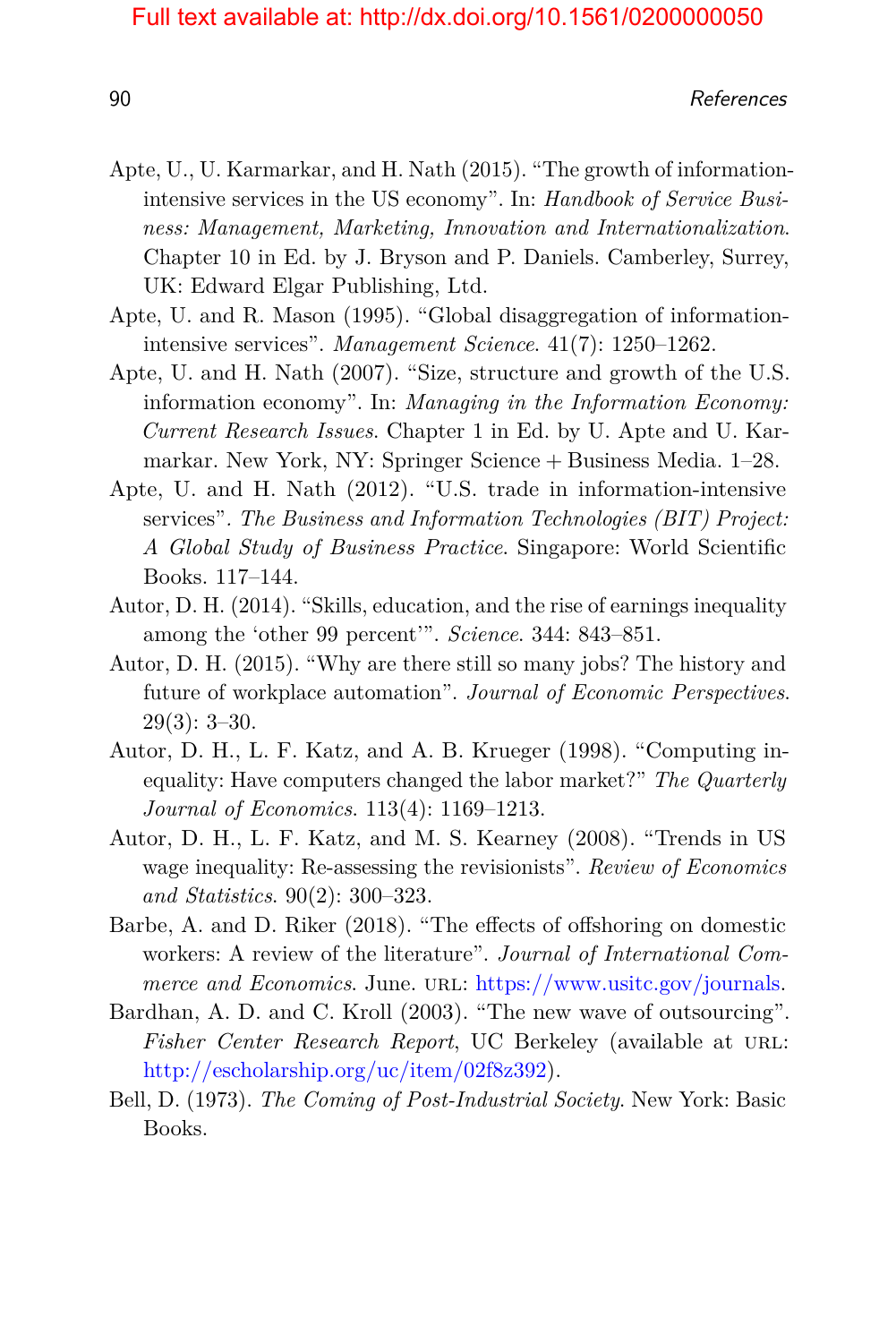- Berg, A., E. Buffie, and L.-F. Zanna (2018). "Should we fear the robot revolution? (The correct answer is yes)". *Journal of Monetary Economics*. 97: 117–148.
- Bivens, J. (2008). "Trade, jobs, and wages: Are the public's worries about globalization justified?" *Issue Brief #* 244, Economic Policy Institute (May 6).
- Blinder, A. (2007). "How many U.S. jobs might be offshorable?" In: *CEPS Working Paper No. 142.* Retrieved from URL: [http://citeseerx.](http://citeseerx.ist.psu.edu/viewdoc/download?doi=10.1.1.360.5806&rep=rep1&type=pdf) [ist.psu.edu/viewdoc/download?doi=10.1.1.360.5806&rep=rep1&](http://citeseerx.ist.psu.edu/viewdoc/download?doi=10.1.1.360.5806&rep=rep1&type=pdf) [type=pdf.](http://citeseerx.ist.psu.edu/viewdoc/download?doi=10.1.1.360.5806&rep=rep1&type=pdf)
- Blinder, A. and A. Krueger (2013). "Alternative measures of offshorability: A survey approach". *Journal of Labor Economics*. 31(2): S97– S128. Retrieved from URL: [http://www.jstor.org/stable/10.1086/](http://www.jstor.org/stable/10.1086/669061) [669061.](http://www.jstor.org/stable/10.1086/669061)
- Brynjolfsson, E. and A. McAfee (2014). *The Second Machine Age: Work, Progress, and Prosperity in a Time of Brilliant Technologies*. WW Norton & Company.
- Brynjolfsson, E., D. Rock, and C. Syverson (2018). "The productivity J-curve: How intangible complement general purpose technologies". *NBER Working Paper*. 25148.
- Carneiro, P. and S. Lee (2009). "Trends in quality-adjusted skill premia in the United States, 1960–2000". *CEMMAP Working Paper*. CWP02/09.
- Chase, R. and U. Apte (2007). "A history of research in service operations: What is the big idea?" *Journal of Operations Management*.  $25(2): 375 - 386.$
- Chui, M., J. Manyika, and M. Miremadi (2015). *Four Fundamentals of Workplace Automation*. McKinsey Q. 1–9.
- Cortada, J. W. (1998). *Rise of the Knowledge Worker*. Boston, MA: Butterworth-Heinemann.
- Docquiera, F., Z. L. Kone, A. Mattoo, and C. Ozden (2018). "Labor market effects of demographic shifts and migration in OECD countries". *Policy Research Working Paper* 8676, World Bank.
- Ericsson (2018). "Creative machines: How artificial intelligence will impact the future labor market". *Ericsson Consumer & Industry Lab Insight Report*.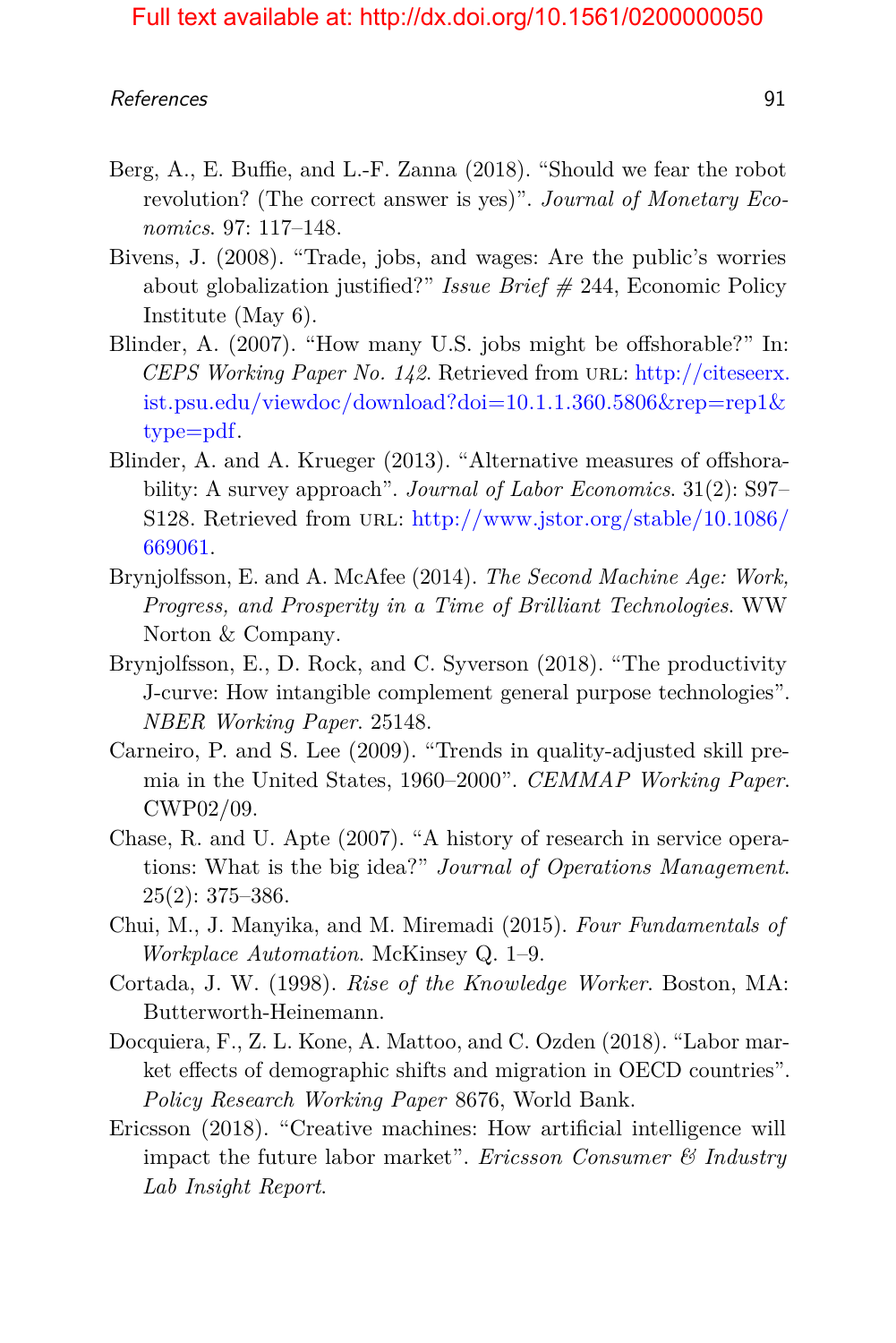- Ford, M. (2015). *Rise of the Robots: Technology and the Threat of a Jobless Future*. Basic Books.
- Frank, M., D. Autor, J. Bessen, E. Brynjolfsson, M. Cebrian, D. Deming, and M. Feldman (2019). "Toward understanding the impact of artificial intelligence on labor". *Proceedings of the National Academy of Sciences*. 116(14): 6531–6539. doi: [10.1073/pnas.1900949116.](https://doi.org/10.1073/pnas.1900949116)
- Freeman, R. B. (2002). "The labour market in the new information economy". *NBER Working Paper*. 9254.
- Frey, C. and M. Osborne (2017). "The future of employment: How susceptible are jobs to computerisation?" *Technological Forecasting & Social Change*. 114: 254–280.
- Gordon, R. J. (2000). "Does the 'new economy' measure up to the great inventions of the past?" *The Journal of Economic Perspectives*. 14(4): 49–74.
- Karmarkar, U. (2004). "Will you survive the services revolution?" *Harvard Business Review*. June 2004.
- Karmarkar, U. (2010). "The industrialization of information services". In: *The Handbook of Services Science*. Ed. by M. Paul, C. Kieliszewski, and J. C. Spohrer. NY: Springer Science.
- Karmarkar, U. (2014). "Service industrialization". In: *Managing Consumer Services: Factory or Theater*. Chapter 2 in Ed. by E. Baglieri and U. Karmarkar. Heidelberg: Springer.
- Karmarkar, U. and U. Apte (2007). "Operations management in the information economy: Information products, processes and chains". *Journal of Operations Management*. 25: 438–453.
- Karmarkar, U. S., K. Kim, and H. Rhim (2015). "Industrialization, productivity and the shift to services and information". *Production and Operations Management*. 24(11): 1675–1695.
- Katz, L. and K. Murphy (1992). "Changes in relative wages: Supply and demand factors". *Quarterly Journal of Economics*. CVII: 35–78.
- Landefeld, S. and R. Parker (1997). "BEA's chain indexes, time series, and measures of long-term economic growth". *Survey of Current Business*. May: 58–68.
- Lawson, A., K. Bersani, M. Fahim-Nader, and J. Guo (2002). "Benchmark input-output accounts of the United States, 1997". *Survey of Current Business*: 19–109.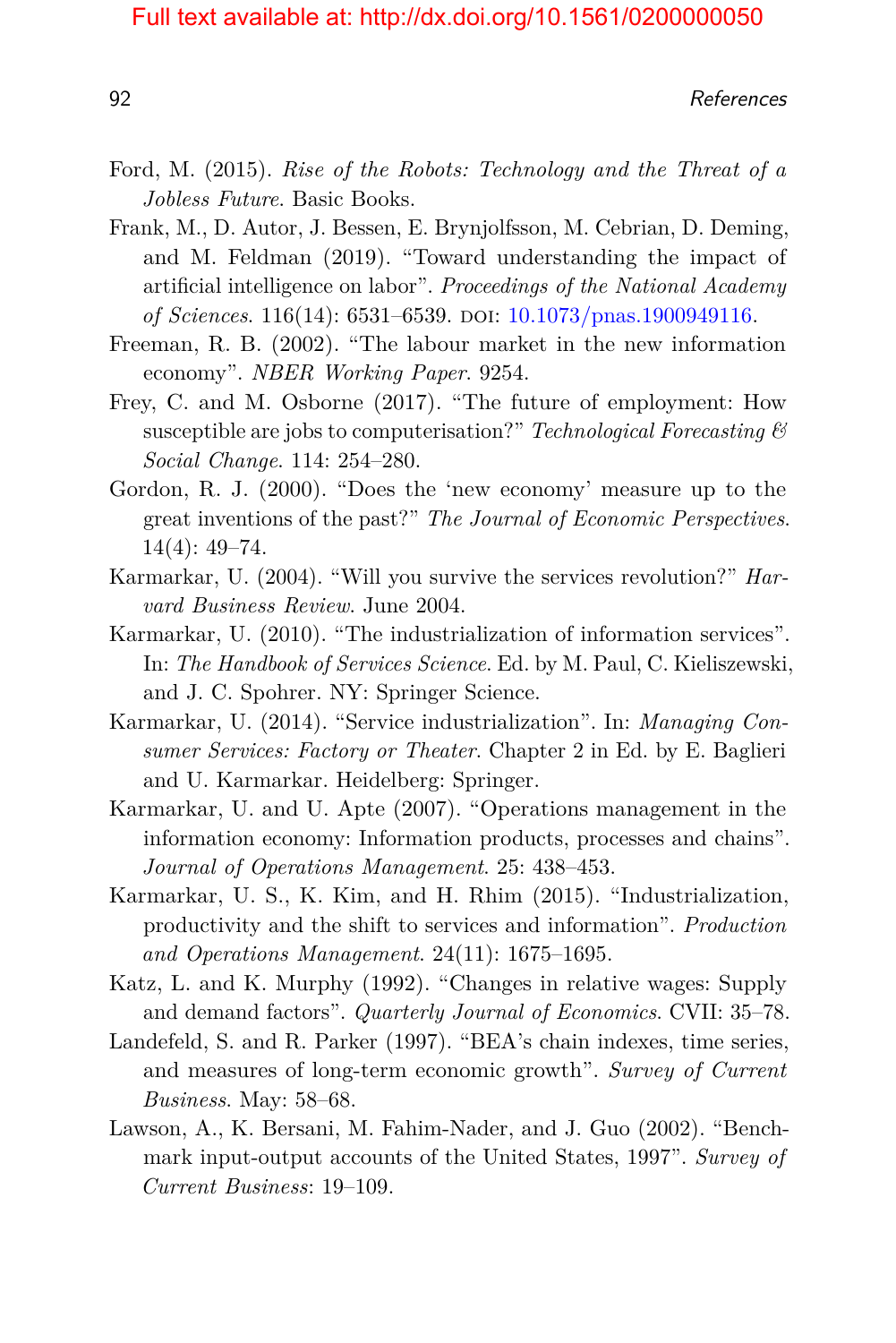- Little, J. S. and R. K. Triest (2002). "The impact of demographic change on US labor market". *New England Economic Review*. First Quarter, 47–68.
- Machlup, F. (1962). *The Production and Distribution of Knowledge in the United States*. Princeton, NJ: Princeton University Press.
- Machlup, F. (1980). *Knowledge: Its Creation, Distribution and Economic Significance, Volume 1: Knowledge and Knowledge Production*. Princeton, NJ: Princeton University Press.
- Mithas, S. and J. Whitaker (2007). "Is the world flat or spiky? Information intensity, skills, and global service disaggregation". *Information Systems Research*. 18: 237–259.
- Moore, G. (1965). "Cramming more components onto integrated circuits". *Electronics*: 114–117.
- Muro, M., J. Whiton, and R. Maxim (2019). "What jobs are affected by AI? Better-paid, better-educated workers face the most exposure". *Metropolitan Policy Program Report.* Brookings Institute.
- OECD (1981). *Information Activities, Electronics and Telecommunications Technologies: Impact on Employment, Growth and Trade Volumes*. Vol. I and II. Paris: OECD.
- OECD (1986). *Trends in the Information Economy*. Paris: OECD.
- Osberg, L., E. N. Wolff, and W. J. Baumol (1989). *The Information Economy: The Implications of Unbalanced Growth*. Halifax (Canada): The Institute for Research on Public Policy.
- Porat, M. (1977). *The Information Economy (9 Volumes), Office of Telecommunications Special Publication 77-12*. Washington D.C: US Department of Commerce.
- Rubin, M. R. and E. Taylor (1981). "The U.S. information sector and GNP: An input-output study". *Information Processing and Management*. 17(4): 163–194.
- Tevlin, S. and K. Whelan (2003). "Explaining the investment boom of the 1990s". *Journal of Money, Credit, and Banking*. 35(1): 1–22.
- Webb, M. (2020). "The impact of artificial intelligence on the labor market". *Working Paper*. Stanford University (available online at: [https://web.stanford.edu/~mww/webb\\_jmp.pdf\)](https://web.stanford.edu/~mww/webb_jmp.pdf).
- Whelan, K. (2002). "A guide to U. S. chain aggregated NIPA data". *Review of Income and Wealth*. 48(2): 217–233.